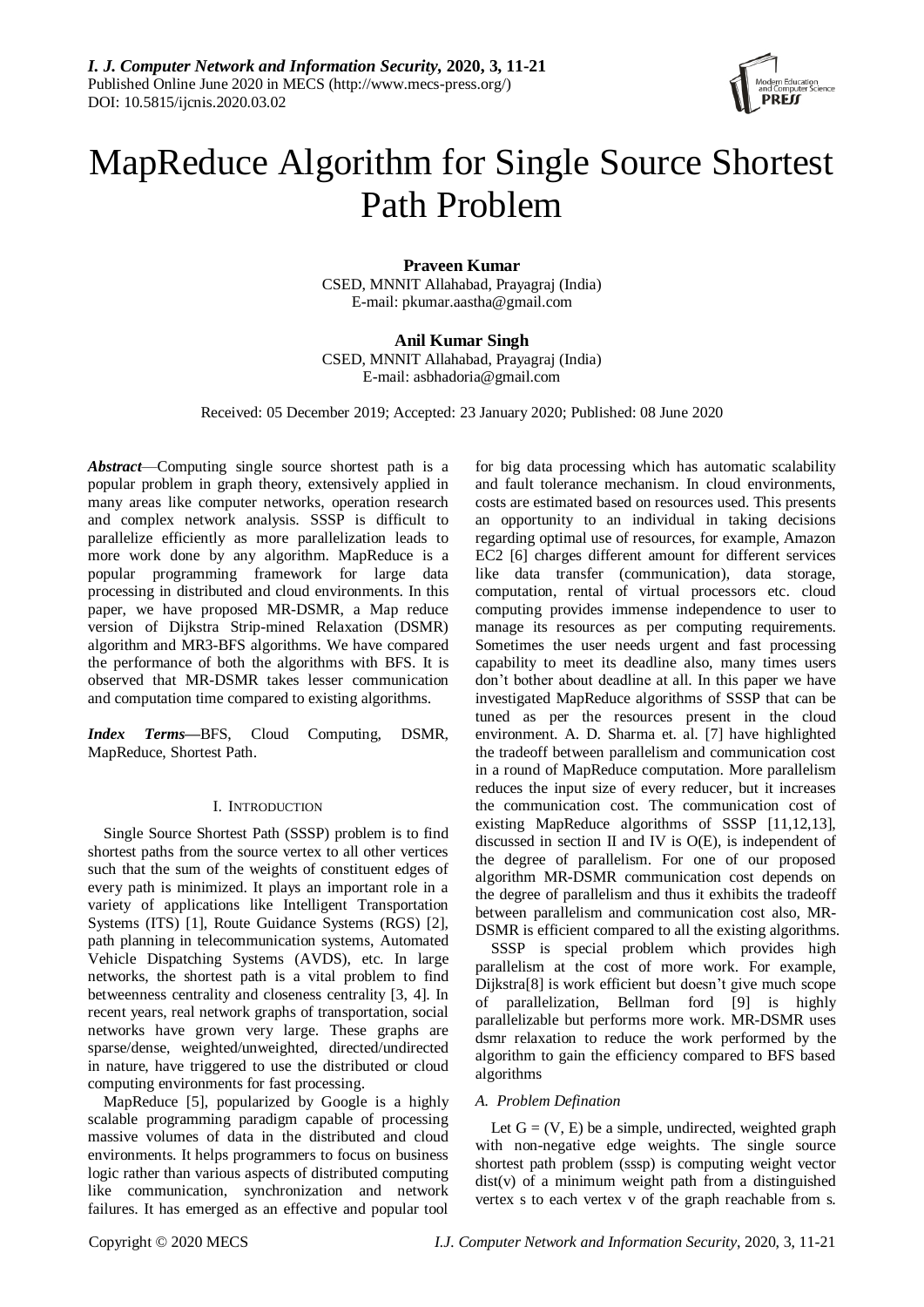The weight of a path is the sum of the weights of its constituent edges

# *B. Motivation & Contributions*

MapReduce Algorithms of SSSP present in literature [11,12,13], are simple, offer high parallelism, uses BFS approach which requires a large number of relaxations that increases communication cost as well as number of reads/writes to HDFS. BFS based algorithms don't give much flexibility to fully utilize memory and computing resources available on every computing node. Hence, the motivation behind research is i) To investigate an algorithm which is work efficient and ii) To devise an algorithm that can support the assignment of more/less work as required based on availability/priority of resources as well as that can efficiently utilize memory and computing resources available on every computing node in cloud environments.

We have proposed two Map Reduce algorithms of SSSP. 1) MR-DSMR, a MapReduce version of DSMR (Dijkstra Stripped Minned Relaxation) algorithm [10] and 2) MR3-BFS. We have theoretically and experimentally analyzed and compared the performance of both the algorithms with the existing algorithms present in the literature. We observed that MR-DSMR takes lesser communication and computation time compared to all existing algorithms present in the literature. Also, MR-DSMR gives us flexibility to completely utilize the available memory and processing power present in every computing node. The another proposed algorithm MR3- BFS however, takes almost equal time compared to MR2-BFS [12] but, unlike MR2-BFS, MR3-BFS doesn't require strict constraint that all the records of a particular key must reside in the same partition in the sorted order (as per key) and each partition must reside in the same HDFS block.

The rest of the paper is organized as follows. Section II is about related works. In section III we have described proposed MR-DSMR and MR3-BFS algorithms. Section IV includes experimental results and evaluation. In section V, we have analysis and discussion and Section VI is about conclusions and related future works.

# II. RELATED WORKS

There are various parallel and distributed algorithms exist for SSSP in the literature. For our research objective existing SSSP algorithms have been studied to identify efficient algorithm that can be efficiently ported into MapReduce framework, also that can effectively utilize computing resources available at every node.

Pingali et. al. [14, 15] has classified the algorithms into ordered and unordered set. For the same problem unordered algorithms usually perform more work than their ordered counterparts, but have more parallelism due to unordered nature of processing. Dijkstra's algorithm takes ordered approach, is less parallelizable and work efficient. In contrast, Bellman-Ford takes unordered approach, is highly parallelizable but performs more work.  $\Delta$  -stepping algorithm [16] uses a tunable

parameter  $\Delta$  to get a trade-off between parallelism and work efficiency.  $\Delta$  -stepping maintains an array of buckets based of tentative distances of vertices each of size  $\Delta$ . In any iteration, parallelism is achieved by removing all the nodes simultaneously from current nonempty bucket and relaxes their light weight edges (i.e edge weights  $\leq \Delta$ ). Heavier weight edges (edge weights  $\geq \Delta$ ) are relaxed at the end of a phase. Chakaravarthy et. al. [17] has used hybridization of  $\Delta$  -stepping and Bellman-ford algorithm with pruning optimization to solve SSSP problem in massively parallel systems. Distributed Control algorithm [18, 19] does the relaxation at every worker node in distance order to reduce the redundant work. KLA [20] uses structure of graph to avoid redundant work. KLA asynchronously relaxes vertices which are reachable under d hops where d is a tunable parameter. DSMR [10] relaxes exactly d edges in distance order where d is a tunable parameter. Greater the value of d minimizes number of synchronizations but increases work overhead. Radius stepping [21] requires preprocessing of graph to convert the graph into a specific form and calculates radius of each of the vertex. This radius is further used to find settled vertices from the tentative list of vertices in an iteration. Crauser et.al. [22] has proposed IN/OUT criteria to parallelize Dijkstra's algorithm. They have given PRAM algorithm which uses IN/OUT criteria to identify multiple settled vertices in Dijkstra's queue whose outgoing edges can be relaxed simultaneously. G. Brodal et. al. [23, 24] has given CREW PRAM algorithm. They have proposed parallel priority data structure and used it to parallelize Dijkstra's algorithm.

In multithreaded architecture, to achieve parallelism J. R. Crobak et. al. [25] has used Component Hierarchy [26]. Vertices inside a Component Hierarchy can be settled in any arbitrary order. Also, once component hierarchy is created it can be shared among multiple processes for computation to exploit the multithreaded architecture. M. Papaefthymiou and J. Rodrigue [27] have presented parallel Bellman-ford algorithm. Bellman-ford algorithm naturally suits parallelism because it relaxes edges of graph in any arbitrary order during any iteration. The algorithm presented by authors in [28] uses graph partitioning approach for parallelization. The Algorithm partitions the graph into disjoint sub-graphs, assigns each sub-graph to a processor. In the first iteration only one processor, which has source node information, computes temporary shortest path. Next, boundary information is exchanged between adjacent sub-graphs. The process continues until there is a state of no message exchange between the adjacent sub-graphs, occurs.

# *A. Related works(MapReduce \Algorithms)*

MapReduce [5] is a popular programming framework for large data processing. It is based on key value data model. It offers fault tolerant, scalable processing in distributed and cloud environments. It gives freedom to programmer to focus on business logic rather than various aspects of distributed computing like communication, synchronization and network failures. A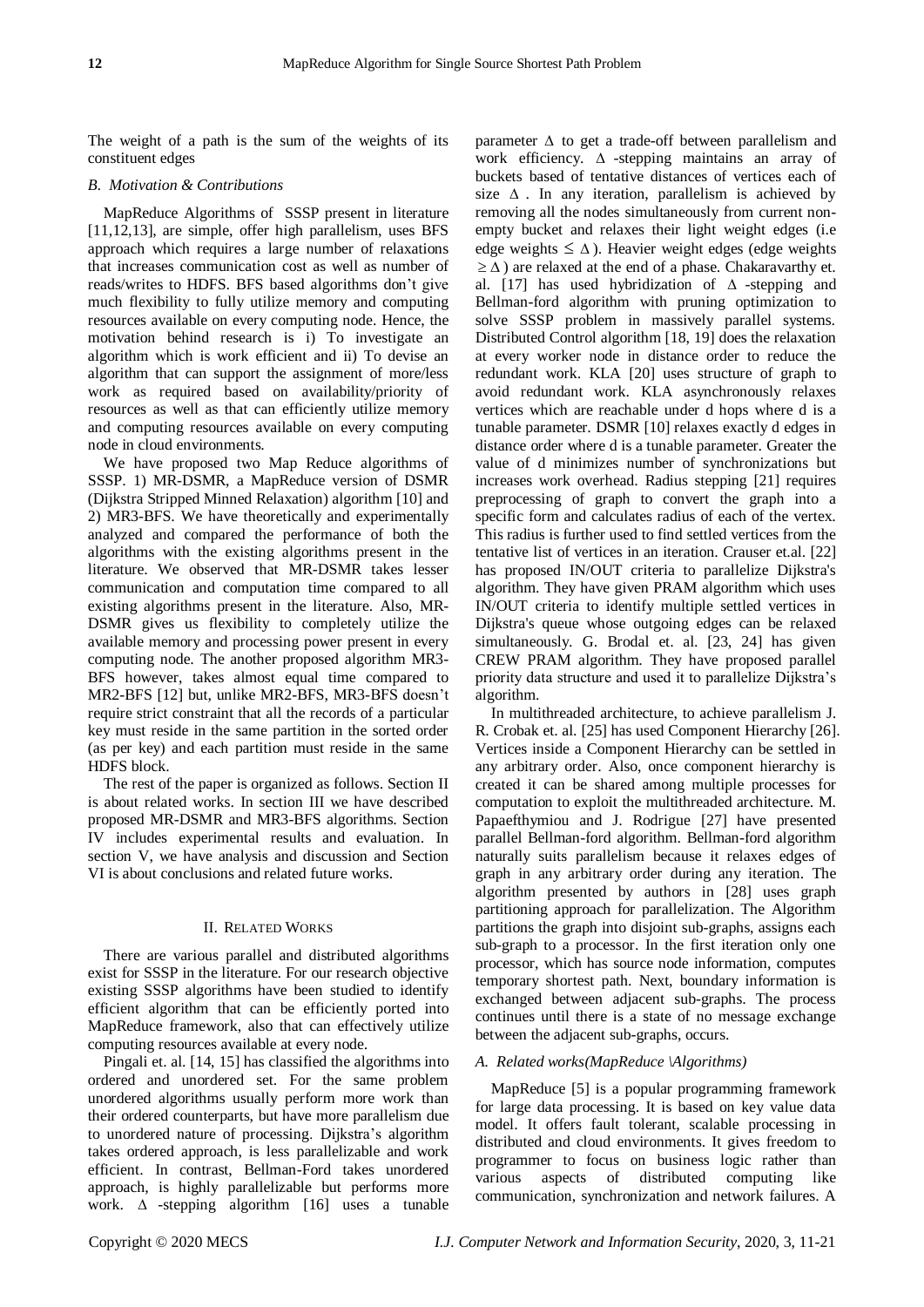MapReduce job consists of two user defined functions Map & Reduce. Map and Reduce tasks run parallel. Map function takes record by record input from HDFS and produces a set of intermediate key-value pairs. Map Reduce library groups all the values associated with the same key, passes it to reduce function. Reduce function processes all the values associated with a key and creates (possibly smaller) set of key value pair. Based on difficulty in porting an algorithm to MapReduce paradigm Srirama et. al. has classified Map Reduce algorithms into four classes [29]. Single source shortest path problem can be classified to class III category as it requires several iterations of single MapReduce job. Followings are a brief overview of Map Reduce algorithms of SSSP present in the literature.

*MR-BFS*: J. Lin and C. Dyer [9] have presented MapReduce algorithm for SSSP (Algorithm 1). In map phase the algorithm emits graph data structure as well as distances of all those vertices which are adjacent to currently active vertices (line 8 and 6). In reduce phase, the algorithm selects minimum tentative distance and updates the status of vertex (line 11, 12, 14). At line 15 MR-BFS emits graph data structure along with the distance and status of each of the vertices. The algorithm requires graph data structure to be maintained throughout of iterations. This increases the communication cost as well as number of reads/writes cost to HDFS in every iteration

*Schimmy-BFS:* Lin and Schatz [13] proposed schimmy design pattern for graph algorithms. Shimmy design uses parallel merge join between graph and messages in reduce phase to avoid shuffling of large graph. However, it requires graph data structure to be written to HDFS between iterations. Thus schimmy design pattern doesn't reduce HDFS writes cost. However, it significantly reduces communication cost

*MR2-BFS*: Kajdanowicz et. al. [12] has proposed MR2-BFS. MR2-BFS is based on Map Side join. The algorithm joins messages and graph data structure in Map phase. Map Side join is efficient compared to Reduce side join (Schimmy-BFS) as it avoids the need of writing graph data structure to HDFS between iterations. Thus MR2-BFS significantly reduces communication cost as well as number of HDFS writes. However, the algorithm requires all the records of a particular key must reside in the same partition in the sorted order (as per key). Also, each partition must reside in the same HDFS block. These strict constraints require pre-processing of the graph.

All the mapreduce algorithms of SSSP discussed above uses BFS approach. They all require same number of relaxations. However, they are different in terms of utilization of map reduce frame work to reduce HDFS writes and data shuffling cost.

For a good mapreduce algorithm wall clock time is a significant factor [30]. A wall clock time is the actual amount of time to perform a job. For an iterative MapReduce algorithm following parameters affect the total wall-clock time 1) Communication cost 2) Number of read and write to HDFS 3) Computation cost of a Reducer and 4) Computation cost of a Mapper.

More parallelism decreases the wall clock time, increases the communication cost, high communication cost ultimately increases the wall clock time and naturalizes the benefit gain through high parallelism. Ullaman[30] has included computation cost of mapper to communication cost as communication cost depends on the key-value pair generated by mapper. A.D. Sharma et. al. [7], Ullaman [30], have discussed communication cost depends on replication rate (rate at which number of keyvalue pairs generated per input element), and computation cost of a reducer depends on reducer size (input size of each of the reducer). Higher replication rate increases the parallelism and communication but decreases the reducer size. Thus, replication rate and reducer size heavily affect the wall clock time of a mapreduce algorithm. For BFS based algorithms, replication rate of an input to mapper is degree of vertex  $(v_a)$  where  $v_a$  is an active vertex, and reducer size is also the-degree of vertex  $v_a$ . Thus for BFS based algorithms, replication rate and reducer size both depends on the nature of the graph. One of our proposed algorithm MR3- BFS uses BFS approach with reduce side join. BFS approach uses chaotic relaxation which is inefficient in terms of total work done by any SSSP algorithm. Another proposed algorithm (MR-DSMR) is work efficient compared to BFS as it uses DSMR relaxations.

| <b>Algorithm 1: MR-BFS</b> |                                                            |  |  |
|----------------------------|------------------------------------------------------------|--|--|
|                            | 1: class Mapper                                            |  |  |
| 2:                         | method Map(nid n, node N)                                  |  |  |
| 3:                         | $d \leftarrow N.D$ istance                                 |  |  |
| 4:                         | $if(N.Active=True)$                                        |  |  |
| 5:                         | for all nodeid $m \in N$ . Adjacency List do               |  |  |
| 6:                         | Emit(nid m, $d+w(nm)$ )                                    |  |  |
| 7:                         | N.Active=False                                             |  |  |
| 8:                         | Emit(nid $n, N$ )                                          |  |  |
|                            |                                                            |  |  |
|                            | 1: class Reducer                                           |  |  |
| 2:                         | $method$ Reduce(nid m, $[d1,d2,]$ )                        |  |  |
| 3:                         | dmin $\leftarrow$ infinity                                 |  |  |
| 4:                         | $M \leftarrow null$                                        |  |  |
| 5:                         | for all $d \in [d1,d2,]$ do                                |  |  |
| 6:                         | if $IsNode(d)$ then                                        |  |  |
| 7:                         | $M \leftarrow d$                                           |  |  |
| 8:                         | else if $d <$ dmin then                                    |  |  |
| 9:                         | dmin $\leftarrow$ d                                        |  |  |
| 10:                        | <b>if</b> ( $M = null$ or M.distance $>$ dmin) <b>then</b> |  |  |
| 11:                        | M.distance $\leftarrow$ dmin                               |  |  |
| 12:                        | M.active $\leftarrow$ True                                 |  |  |
| 13:                        | else                                                       |  |  |
| 14:                        | M.active $\leftarrow$ false                                |  |  |
| 15:                        | Emit(nid m, node M)                                        |  |  |

#### III. PROPOSEDWORKS

#### *A. MR3-BFS*

MR2-BFS [12] requires all the records of a particular key must reside in the same partition in the sorted order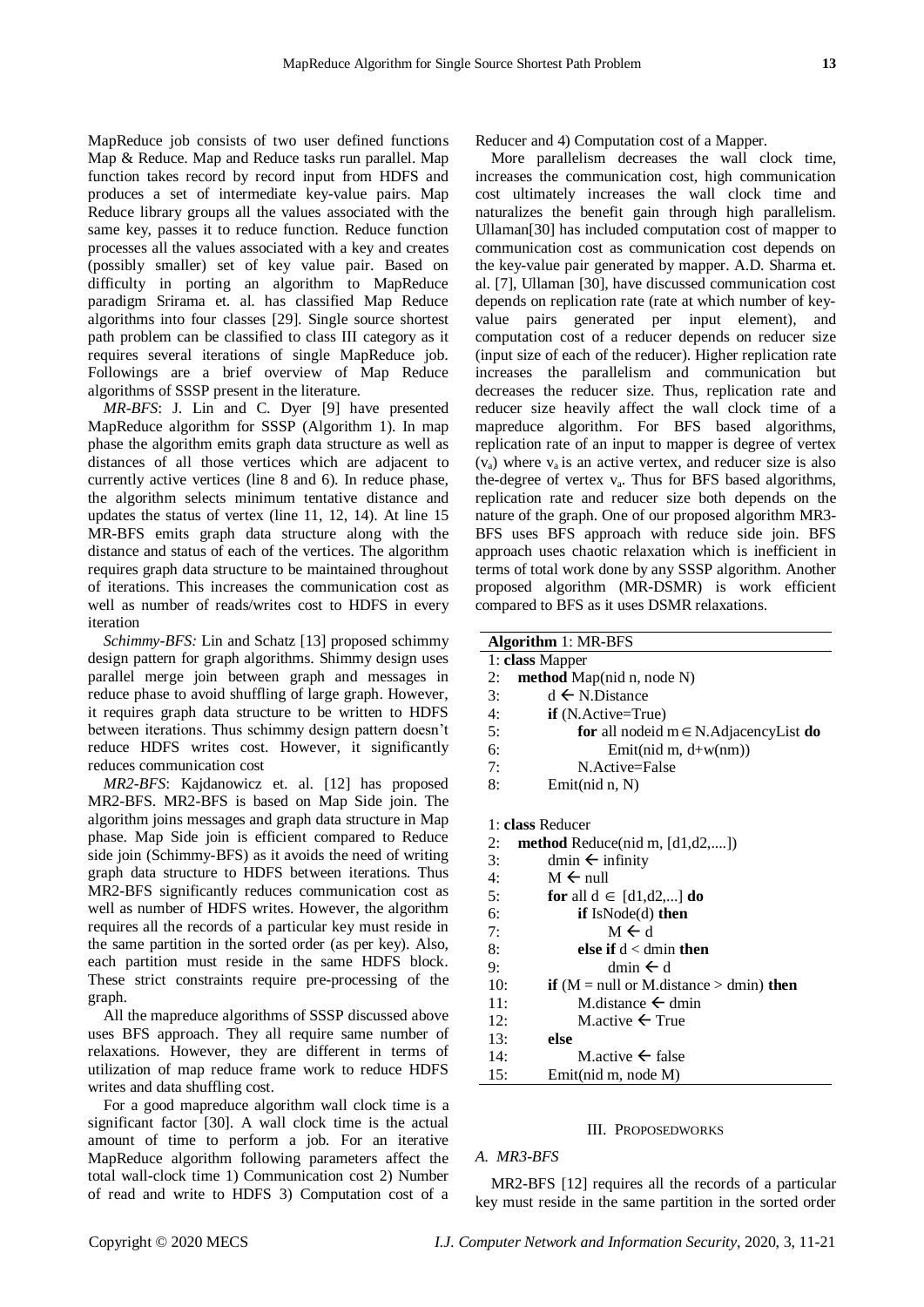(as per key). Also, each partition must reside in the same HDFS block. Thus MR2-BFS requires preprocessing of graph. Our proposed algorithm MR3-BFS also requires preprocessing to partition the graph. However, it doesn't require a partition must reside in the same HDFS block.

The distributor of MR3-BFS is a mapreduce job which runs for a single round. It partitions the graph in to exactly r disjoint subsets  $v_1$ ,  $v_2$ ,  $v_3$ .....  $v_r$  such that all these subsets represent subgraphs obtained from vertices present in  $v_z$  plus all the adjacent edges of vertices present in  $v_z$ . Vertex id of a vertex v is the key and value is the edges adjacent to the vertex v. The distributor creates exactly r files one for each partition sorted as per key. The partitioner of distributer and MR3-BFS both must be the same function. For our implementation the partitioner partitions vertices using mod operation i.e. vertex id%r (here r is the number of reducers).

The algorithm MR3-BFS is presented in Algorithm 2. In Reduce phase MR3-BFS reads its partitioned graph (at line 6), and computes the distances of adjacent vertices of active vertices (at line 16, 17). mapper simply forwards messages (distance and status) of a vertex to the partitioner (line 3). After shuffle and sort each messages reach to reducer. Next, the reducer selects new minimum tentative distance and new status of the vertex (At line 10 to14). If status of the vertex is active then distances of adjacent vertices are calculated and emitted with status A (active) (line 15-17). Once all the adjacent edges of the vertex are relaxed the vertex itself is emitted with status "R" (line 19). A vertex which is received from mapper with status "R" is emitted immediately as its all adjacent edges are already relaxed in the previous iteration. (line 21).

The iteration of mapreduce job continues until there is the state that no more active vertices present in any of the reducers. The Driver program detects any active vertices present in any of the reducers. In hadoop, it is achieved through counter variable which gets incremented if any active vertex is present (line 18 of reducer).

**Comparison between MR2-BFS and MR3-BFS**: MR2-BFS and MR3-BFS both perform chaotic relaxations. Both the algorithms require preprocessing of graph. Also, both the algorithms don't require shuffling and HDFS write of large graph through out of iterations. The total communication cost of both the algorithms is O(E) because both the algorithms perform chaotic relaxations. Time and Space complexity of any reducer of MR2-BFS  $\&$  MR3-BFS is  $O(deg(v))$ . The time complexity of a mapper of MR2-BFS is  $O(deg(v).k)$ where k is the number of records in a HDFS block. Time complexity of a mapper of MR3-BFS is O(k) as it simply emits vertex its distance and status record by record. Thus, efficiency wise MR2-BFS and MR3-BFS both are almost same.

MR2-BFS is based on map-side join which requires all the records of a particular key must reside in the same partition in the sorted order (as per key) and each partition must reside in the same HDFS block. In contrast, MR3-BFS doesn't require all the records of a particular key must reside in the same HDFS block. This is the advantage of MR3-BFS over MR2-BFS.

## *B. Overview of DSMR Algorithm*

DSMR algorithm [31][10] runs into multiple supersteps. each supersteps consists of three stages. 1) Each processor applies Dijkstra's algorithm to its assigned subgraph, relaxes vertices in distance order until exactly D edges are relaxed. Edges whose destination vertex are present locally in the processor's memory is relaxed immediately, the destination vertices which are not present locally are buffered. 2) After D edge relaxations the algorithm enters into communication phase and does all-to-all communication to exchange the buffered relaxations. 3) Each processor maintains a set of active vertices (vertices whose distance is updated and whose all edges are yet to be relaxed). The supersteps continue until there is a state that no more active vertices present in any of the processor.

The distributor of DSMR algorithm partitions the vertices of graph into K (No. of processors) disjoint subsets  $V_1$ ,  $V_2$ ,  $V_3$ ..... $V_k$ , using these K subsets K subgraphs are obtained from vertices in the partition  $V_z$ plus all adjacent edges of vertices present Vz.

# *C. Overview of Proposed MR-DSMR algorithm*

The proposed Map Reduce algorithm (we refer this algorithm as MR-DSMR) is the Map Reduce implementation of DSMR algorithm. The distributor of MR-DSMR partitions the vertices of graph into r disjoint subsets  $V_1, V_2, V_3, \ldots, V_r$  using these r subsets r subgraphs obtained from vertices in the partition  $V_z$  plus all adjacent edges of vertices present in  $V<sub>z</sub>$ . The mapper of distributor assigns a unique key to each of these partitions.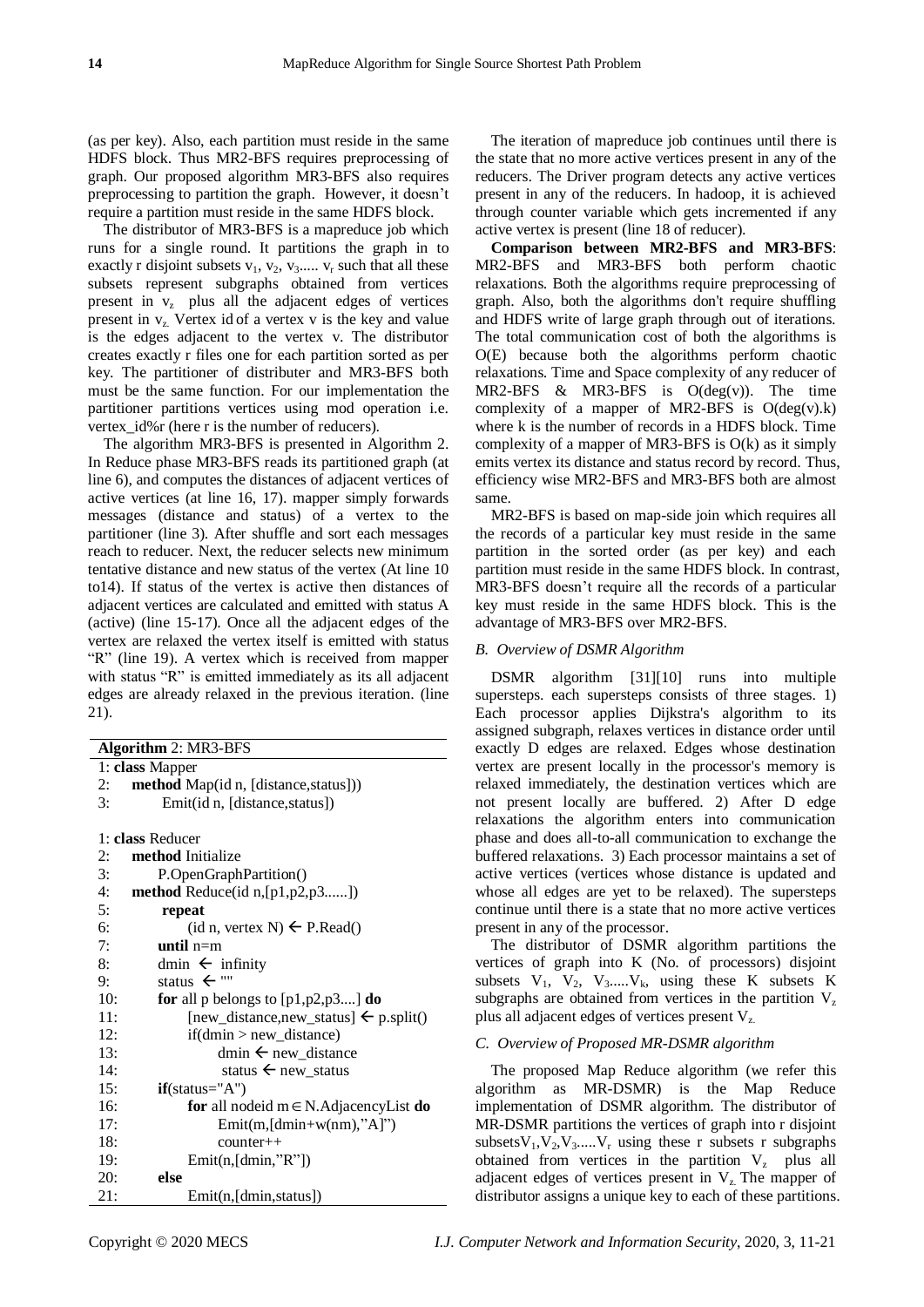After shuffle and sort a partition is assigned to a reducer (based on key generated by mapper). A Reducer is the owner of all the vertices present in a partition. A Reducer is responsible to find/maintain the distances of the vertices present in its assigned partition. "Fig. 1" shows a sample assignment of subgraph to each of the reducers. here vertices are partitioned into three disjoint subsets  $S1 = \{v_1, v_4, v_7\}, \quad S2 = \{v_2, v_5, v_8\}, \quad S0 = \{v_3, v_6, v_9\} \quad \text{using}$ distributor logic of mapper as vertex\_id % no. of reducers. The subgraph obtained by vertices of set S1 with their adjacent edges is assigned to Reducer1. Similary subgraph obtained by vertices of partition S2 is assigned to Reducer2 and subgraph obtained by vertices of partition S3 is assigned to Reducer 0.



Fig.1. A sample assignment of Sub graphs to Reducers

The Map-Reduce job of distributor is non-iterative in nature, runs for at most two rounds, creates subgraph for each of the reducer. Next, the reducer of MR-DSMR reads its assigned subgraph, applies DSMR algorithm and emit buffered distances. The mapper of next iteration diverts buffered distances to reducers. This process continues until there is a state that no active vertices present in any of the reducers. The algorithm MR-DSMR is discussed in details in sub section 3.5.

#### *D. Partitioning of Graph (The Distributor of MR-DSMR)*

Data Skew and work balance among processing nodes are the major concern of a distributed algorithm. Skew in data heavily affects the work assignment to every processing node. A good graph partitioning algorithm is required to partition the graph to get the optimal performance. Chakaravarthy et. al. [17] has used vertex splitting technique and intra node balancing strategy to partition the graph. Maleki et. al. [10] has also used vertex splitting technique for high degree vertices and randomly suffling of low degree vertices to each of the processing nodes. The distributor of MR-DSMR is a Map Reduce Job which runs for at most two rounds of iterations. Our Partitioning algorithm uses similar concept as presented in [10].

To partition the vertices of the graph, Mapper emits specific key of a partition which is further grouped by reducer. There can be various partitioning approach. But, for our implementation, we have used random partitioning using mod operation. The Mapper of Distributor accepts adjacency list of graph as input, does random partitioning of vertices using mod operation.

Mapper emits key as vertex\_id % r (here r is the number of reducers) and value as vertex\_id along with its adjacency list. For high degree vertices (which have degree greater than a threshold value), the mapper creates exactly r proxies (one for each of the reducers), and assigns 1/rth number of adjacent edges of original vertex to each of the proxies. Further, mapper emits keys in such a way that each of the proxies should go to each of the reducers. Each of These r proxies are connected to the original vertex with weight 0. Reducers receive the subgraphs with the specific key and create exactly r files one for each of the subgraph. A sample assignment of subgraph is shown in "Fig. 1".

The Shuffling of low degree vertices is done during reduce phase. A reducer counts number of edges in its assigned subgraph. if number of edges, it receives from mapper with in a specific range (90%-110% of E/r where E is total edges of graph, For very large graph (95- 105)%of E/r) it doesn't do the shuffling otherwise The reducer which receives more than 110% of E/r edges identifies low degree vertices and groups into exactly r groups (one group for each of the reducers) in such a way that each group should have almost same number of edges. Next, reducer keeps a group for itself and creates proxies for each vertex of those groups which are marked for other reducer. A proxy is connected to all the adjacent edges of the vertex, and a vertex is connected to its proxy with weight 0. The generation of proxy number requires special care as keys are assigned using mod operation. The grouping of low degree vertices requires extra care to achieve assignment of almost equal number of number of edges for each of the reducers.

The Distributor requires at most two iteration of MAP Reduce job. However, a distributor of MR-DSMR can also be a sequential algorithm.

The primary objective of distributor is: 1) the distributor should partition the vertices of a graph in such a way that each partition should have a separate key 2) Every partitions should have almost equal number of edges 3) Random partitioning doesn't utilize the property of the graph. Random partitioning can be replaced with some other partitioning strategy that can utilize the property of the graph to achieve significant performance gain.

## *E. Relaxation*

Relaxation is a basic operation of SSSP. Relaxation always keeps optimal solution and discards non-optimal one. Successive relaxation results to successive approximation to the most optimal solution. Relaxation operation generates new distance of destination vertex which may present in a partition or which belongs to other partition. Given an edge  $e = (u,v)$  the operation  $Relax(u,v)$  is defined as

Relax(u,v)  $\rightarrow$  min(d(v),d(u)+w(u,v)). Here d(v) is old distance of v.  $d(u)+w(u,v)$  is the new distance of vertex v from the source vertex.

## *F. MR-DSMR*

**Mapper**: Each Mapper Reads the buffered distances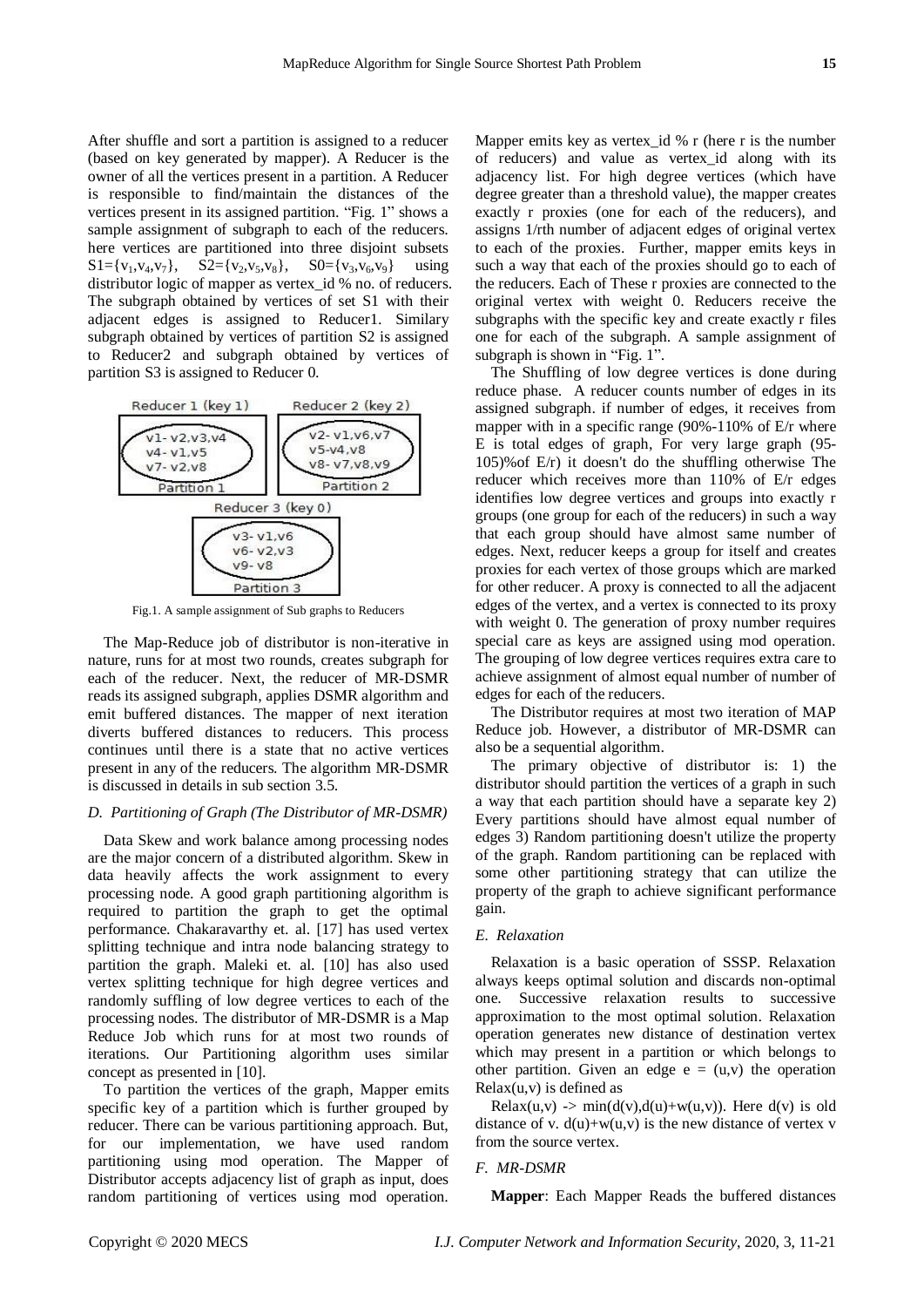{

from Hdfs. For the first iteration source vertex with its distance is buffered. Hence, input file of first iteration contains s 0 (where s is the source vertex and zero 0 is its distance). For all subsequent iterations buffered distances are written to HDFS by reducer of the previous iteration. The algorithm MR-DSMR is shown in Algorithm 3. The mapper of MR-DSMR simply diverts the vertices with its buffered distances to reducer (at line 5). At line 3 an array track is used to ensure that in every iteration mapper should emit the key of all the partitions. (line 7-9).

**Reducer**: Each Reducer writes the distance file to HDFS. A distance file contains node\_id(v), its distance( $d(v)$ ) and status( $st(v)$ ) of every discovered vertex v. There are two types of vertices present in the distance file. A vertex with status "a" represents active vertex, a vertex with status "r" represents relaxed vertex. Active vertices are those vertices whose adjacent edges are yet to be relaxed. Relaxed vertices are those vertices whose adjacent edges are relaxed. For the first iteration the distance file doesn't exit. For the subsequent iterations each reducer reads distance file, creates a data structure A of active vertices, creates a data structure R of relaxed vertices and updates partial state variables (at line 3). Reducer receives the buffered distances from mapper and updates A and R (line 4 to 6). Reducer creates work list (wl) of active vertices (at line 7). Reducer reads its own paritioned subgraph and keeps in a suitable data structure (line 8). Next, Reducer calls DSMR algorithm for relaxation of vertices in distance order (line 9). A vertex whose all the adjacent edges are relaxed is removed from A and added into R (line 17-19, 28-30 of function Relaxvertex()). Newly discovered vertices, if it belongs to reducers' own partition are added into A immediately otherwise, it is emitted with its distance. Exactly after D relaxations, relaxation process is aborted partial state (consists of node\_id (pv), its distance  $(d(pv))$ , and index of the graph where relaxation aborted  $(st(pv))$  is updated which is further written to distance file along with R and A (line 10). For our implementation we have used priority queue for implementation of work list of active vertices. However, it can be replaced with any other efficient implementation as it is suggested in [10].

| Algorithm 3: MR-DSMR |                                               |  |  |
|----------------------|-----------------------------------------------|--|--|
| 1: class Mapper      |                                               |  |  |
| 2:                   | $\mathbf{method}(v, d(v))$                    |  |  |
| 3:                   | $track[r] = new boolean array[r];$            |  |  |
| 4:                   | track[r] $\leftarrow$ false;                  |  |  |
| 5:                   | emit( $v\%$ r, [ $v, d(v)$ ])                 |  |  |
| 6:                   | track[v%r] $\leftarrow$ true;                 |  |  |
| 7:                   | for each of $(t \leftarrow 0; t \leq r; t++)$ |  |  |
| 8:                   | $if (track[t]=false)$                         |  |  |
| 9:                   | emit(t," dummy');                             |  |  |
|                      |                                               |  |  |

1:**class** Reducer

2: **method** Reduce(key,  $[(v_1, d(v_1)), (v_2, d(v_2))...])$ 

3: Read the distance file from HDFS, Create data structure A of active vertices, create data structure R of relaxed vertices and update partial\_vertex, partial\_distance and partial\_index variables.

4: **For** all 
$$
(v,d(v)) \in [(v_1,d(v_1)), (v_2,d(v_2))...]
$$
 **do**

1  
5: [v,d(v)]
$$
\leftarrow
$$
 (v,d(v)).split()  
6: Adiust distance(y, d(v))

6: Adjust\_distances(v,  $d(v)$ ) // optimal

distance retained 8 }

7: create worklist (wl) of active vertices using data structure A.

8: Read owned partitioned subgraph from HDFS and keep it into a suitable data structure.

9: void Dsmr()

10: write\_distance()

#### 1: **void Adjust\_distances** (vertex v, d(v))

| 2:               | $if(v \notin to R.v)$     |
|------------------|---------------------------|
| $\overline{3}$ : | $if(v \notin A.v)$        |
| 4:               | insert $[v,d(v)]$ into A  |
| 5:               | else                      |
| 6:               | if(d(v) < A.d(v))         |
| 7:               | $A.d(v) \leftarrow d(v)$  |
| 8:               | else                      |
| 9:               | if(R.d(v) > d(v))         |
| 10:              | remove $[v,d(v)]$ from R. |
|                  |                           |

11: insert  $[v.d(v)]$  into A.

# 1:**void Dsmr()**

2: **do**{ 3 Int m = min i: !IsEmpty(wl[i]); 4: **while**(!IsEmpty(wl[m]) && relaxed<D) 5 { 6: **if**((vertex v=wl[m].pop())=partial\_vertex)  $&$  m=partial distance) 7: RelaxVertex(v,min,partial\_index) 8: **else** 9: RelaxVertex(v,min,0) 10 } 11: }**while**(m < infinity || relaxed < D)

1: **Relaxvertex**(vertex v, int d(v),int i)

```
2: boolean flag=true
```

```
3: if(i=0)
```
4: **For** each Edge vu in edges(v) **do**

| 5:  | $relaxed++$                |
|-----|----------------------------|
| 6:  | $1 + +$                    |
| 7:  | $if(u\%r=key)$             |
| 8:  | $RelaxEdge(u, d(v)+w(vu))$ |
| 9:  | else                       |
| 10: | $emit(u, d(v)+w(vu))$      |
| 11: | $if (relaxed >= D)$        |
| 12: | $pv \leftarrow v$          |
| 13: | $d(pv) \leftarrow d(v)$    |
| 14: | $st(pv) \leftarrow i$      |
| 15: | flag $\leftarrow$ false;   |
| 16: | break:                     |
| 17: | $if$ (flag)                |
| 18: | erase $(v, d(v))$ from A   |
| 19: | Insert $(v,d(v))$ into R   |
|     |                            |

20: **else**

21: **For** each Edge vu in edges(v) starting from index i to degree(v) **do**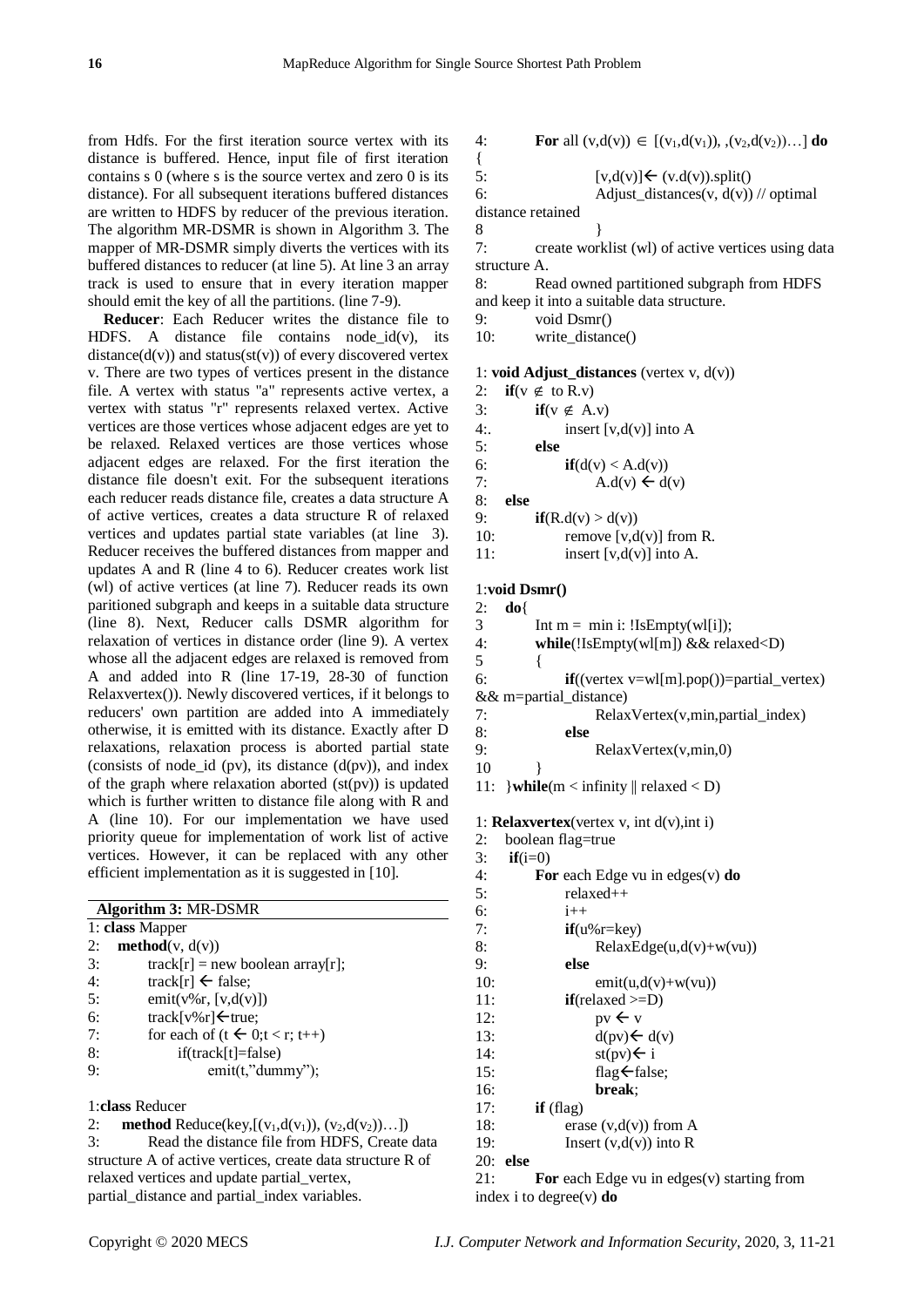| 22: | $relaxed++$                                                 |
|-----|-------------------------------------------------------------|
| 23: | $i++$                                                       |
| 24: | $if(u\%r_to=key)$                                           |
| 25: | $RelaxEdge(u, d(v)+w(vu))$                                  |
| 26  | else                                                        |
| 27: | $emit(u,d(v)+w(vu))$                                        |
| 23: | $if(relaxed >=D)$                                           |
| 24: | $pv \leftarrow v$                                           |
| 25: | $d(pv) \leftarrow d(v)$                                     |
| 26: | $\text{st}(pv) \leftarrow i$                                |
| 27: | break;                                                      |
| 28: | $if$ (flag)                                                 |
| 29: | erase $(v,d(v))$ from A                                     |
| 30: | Insert $(v,d(v))$ into R                                    |
|     |                                                             |
|     | 1: RelaxEdge(Vertex u, int newDist)                         |
| 2:  | <b>if</b> ( $u \notin A$ .node_id && $u \notin R$ .node_id) |
| 3:  | insert $(u,d(u))$ into A                                    |
| 4:  | $wl[d(u)]$ .insert(u)                                       |
| 6:  | $iteration counter++$                                       |
| 7:  | else if((u ∉ A.node_id && u ∈ R.node_id))                   |
| 8:  | if(newDist < R.d(u))                                        |
| 9:  | $erase(u,d(u))$ from R                                      |
| 10: | $d(u) \leftarrow newDist$                                   |
| 11: | $insert(u,d(u))$ into A                                     |
| 12: | $wl[d(u)]$ .insert(u)                                       |
| 13: | iteration counter++                                         |
| 14: | else                                                        |
| 15  | <b>if</b> ( $u \in A$ .node_id && $u \notin R$ .node_id)    |
| 16: | if(newDist < A.d(u))                                        |
| 17: | $wl[d(u)]$ .erase $(u)$                                     |
| 18: | $A.d(u) \leftarrow newDist$                                 |
| 19: | $wl[d(u)]$ .insert(u)                                       |

1: **write\_distance**()

2: create file in HDFS with iteration\_no and key embedded into the file name.

| $\overline{3}$ :    | For each entry $[v,d(v)]$ of A do                        |
|---------------------|----------------------------------------------------------|
| 4:                  | write(v,d(v), "a")                                       |
| 5:                  | For each entry [v,d(v)] of R do                          |
| 6:                  | write $(v,d(v), "r")$                                    |
| 7:                  | write(-1, p(v), $d(p(v))$ , st()) // -1 is an indication |
| of partial variable |                                                          |

20: iteration counter++

The mapreduce iteration of MR-DSMR continues until there is the state that no active vertices present in any of the reducer. Driver program using counter variable (at line 6, 13, 20 of function Relaxedge()) detects the presence of active vertices.

# IV. EXPERIMENTAL RESULTS AND EVALUATION

A small Hadoop cluster of 9-nodes is set up to evaluate all the presented algorithms. One node is configured as master and eight nodes are configured as slaves. Each of these nodes has 4 GB of RAM and 256 GB hard drive. All the nodes are connected with 100 Mbps Ethernet network. Experiments are conducted on Hadoop version-1.2.1 and JAVA JDK version "1.8.0\_05". All the

algorithms are tested with RMAT graphs [32] with different scales. Graphs are generated with SSCA #2 [33]. Graph 500 type-2 benchmark setup  $(a=55, b=c=1$  and d=.25) with edge factor 16. Edge weights are chosen uniformly random from [1…256]. Best D value for lowest execution time of MR-DSMR is searched from  $\{2^9, 2^{10}, \ldots, 2^{24}\}$ . We have evaluated our proposed algorithms with MR-BFS on different graph scales. MR2- BFS is theoretically evaluated and compared with MR3- BFS in section 3.1.

Data presented in "Fig 2", "Fig.3", "Fig4" are captured using Hadoop counters. Hadoop MapReduce framework provides counters to capture job statistics of a mapreduce job. Counters related to HDFS read, HDFS write, data shuffled between mappers and reducers are captured for each iteration (i.e for each MapReduce job) which is further summed up and percentage is calculated with respect to input graph size. The wall clock time, presented in "Fig 5", "Fig 6", "Fig 7" is the time duration of job submission and completion

**Communication Cost**: "Fig. 2" shows total data shuffled across the network (in % of the original input graph size) of MR-BFS, MR3-BFS and MR-DSMR algorithms tested on RMAT (scale 20) graph. It is evident from the figure that MR-DSMR is efficient in terms of communication cost compared to all other algorithms. The communication cost of MR-BFS is high as it has to shuffle graph data structure as well as adjacent edges of active vertices through out of iterations. The communication cost of other BFS based algorithms like schimmy-BFS, MR2-BFS, MR3-BFS is O(E) i.e. the number of edges present in the graph. For the algorithm MR-DSMR the communication cost depends on buffered distances. Higher the buffered distances higher the communication cost. Thus, increasing the degree of parallelism doesn't affects the communication cost of all the BFS based algorithms whereas, for MR-DSMR it varies with the varying number of reducers as it evident in the Fig.2.



Fig.2. Total data shuffled across the network of MR-BFS, MR3-BFS and MR-DSMR for varying numbers of reducer.

**HDFS Read**: Increase in number of HDFS reads/writes indirectly increases the communication cost. "Fig. 3" shows total number of HDFS read (in % of original input size of the graph) for varying number of reducers of all the algorithms. It is evident from the figure that compared to MR3-BFS and MR-DSMR, MR-BFS requires less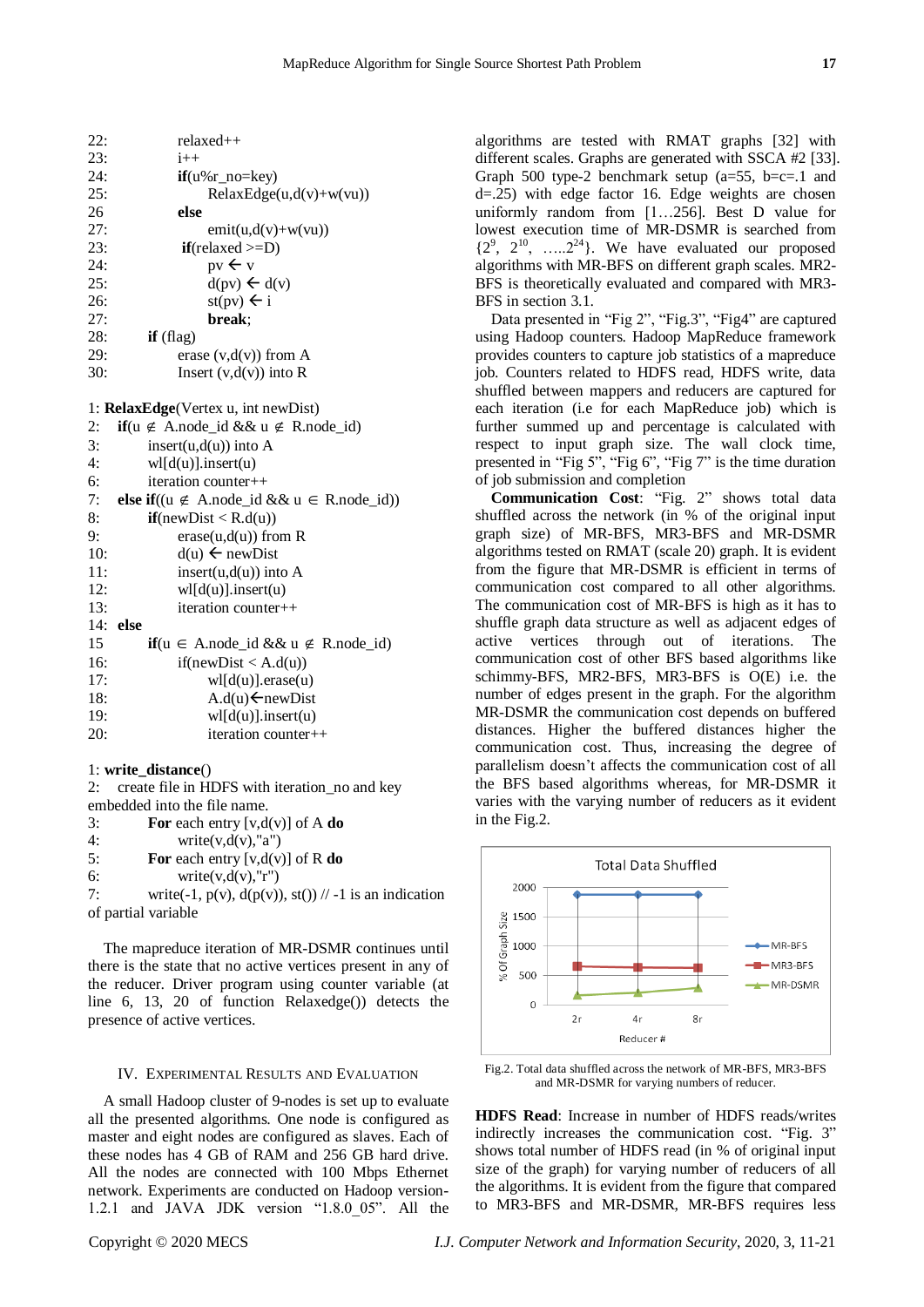

number of HDFS read as MR-BFS doesn't write adjacent edges of active vertices to HDFS between iterations.

Fig.3. Total number of HDFS read of MR-BFS, MR3-BFS and MR-DSMR for varying number of reducers.

**HDFS Write**: MR3-BFS and MR-DSMR don't write graph data structure to HDFS between iterations whereas, MR-BFS writes graph data structure through out of iterations. "Fig.4" shows number of HDFS writes (in % of original graph size) for MR3-BFS and MR-BFS. It is evident from the figure that MR-DSMR requires less number of HDFS write compared to MR3-BFS and MR-BFS. Also, HDFS write doesn't vary for the BFS with the varying number of reducers. But, it varies for MR-DSMR. Thus, degree of parallelism affects HDFS write of MR-DSMR.



Fig.4. Total number of HDFS writes of MR-BFS, MR3-BFS and MR-DSMR for varying number of reducers.

**Total Wall-clock Time**: "Fig. 5" shows wall clock time of MR-BFS, MR3-BFS and MR-DSMR algorithms of RMAT scale-20 graph. MR-DSMR requires less number of relaxations (less work) compared to MR-BFS and MR3-BFS. Hence, it is efficient compared to BFS based algorithms. MR3-BFS is efficient compared to MR-BFS due to less number of HDFS write and due to less communications. "Fig. 7" shows wall clock time of all the algorithms on RMAT (scale 22) graph (1 GB data set). It is evident that MR-DSMR is efficient compared to MR-BFS and MR3-BFS.

**Scalability**: All the algorithms are examined with varied graph sizes on varied number of computing nodes. "Fig.

5" shows total time taken by MR-BFS, MR3-BFS and MR-DSMR to compute sssp on Rmat (scale 20) graph for varying number of reducers. For All the algorithms it is evident that total elapsed time decreases with the increase in number of reducers.

Weak scaling is also examined by increasing the graph size with the increase in number of reducers "Fig. 6". One interesting observation is that all the three algorithm behavior is almost same for varying number of reducers. For 2 to 4 reducers there is increase in execution time there after linear scaling results are obtained. This may be due to the input graph and random generation of edge weights.







Fig.6. Wall clock time of MR-BFS, MR3-BFS and MR-DSMR for varying graph size and varying number of reducers.

**Computation time and space requirement of BFS**: The maximum computation time required for any of mapper/reducer of BFS based algorithms is  $O(deg(v))$ where  $deg(v)$  is degree of any vertex v. The space requirement of any of mapper/reducer is also  $O(deg(v))$ . Thus, cpu cost as well as memory cost of any reducer or mapper of BFS doesn't get affected with increasing or decreasing the number of reducers.

**Computation time and space requirement of MR-DSMR**: Suppose  $V_p$  and  $E_p$  is the number of vertices and edges present in the subgraph obtained after partition. If we consider the worst case scenario, the total number of buffered distances received by any of the reducer is  $O(V_p)$ . Also, in worst case, the size of A and R together is not more than  $V_{p}$ . Hence, CPU Time required to read the graph and keep in memory is  $O(V_p + E_p)$ . Time required to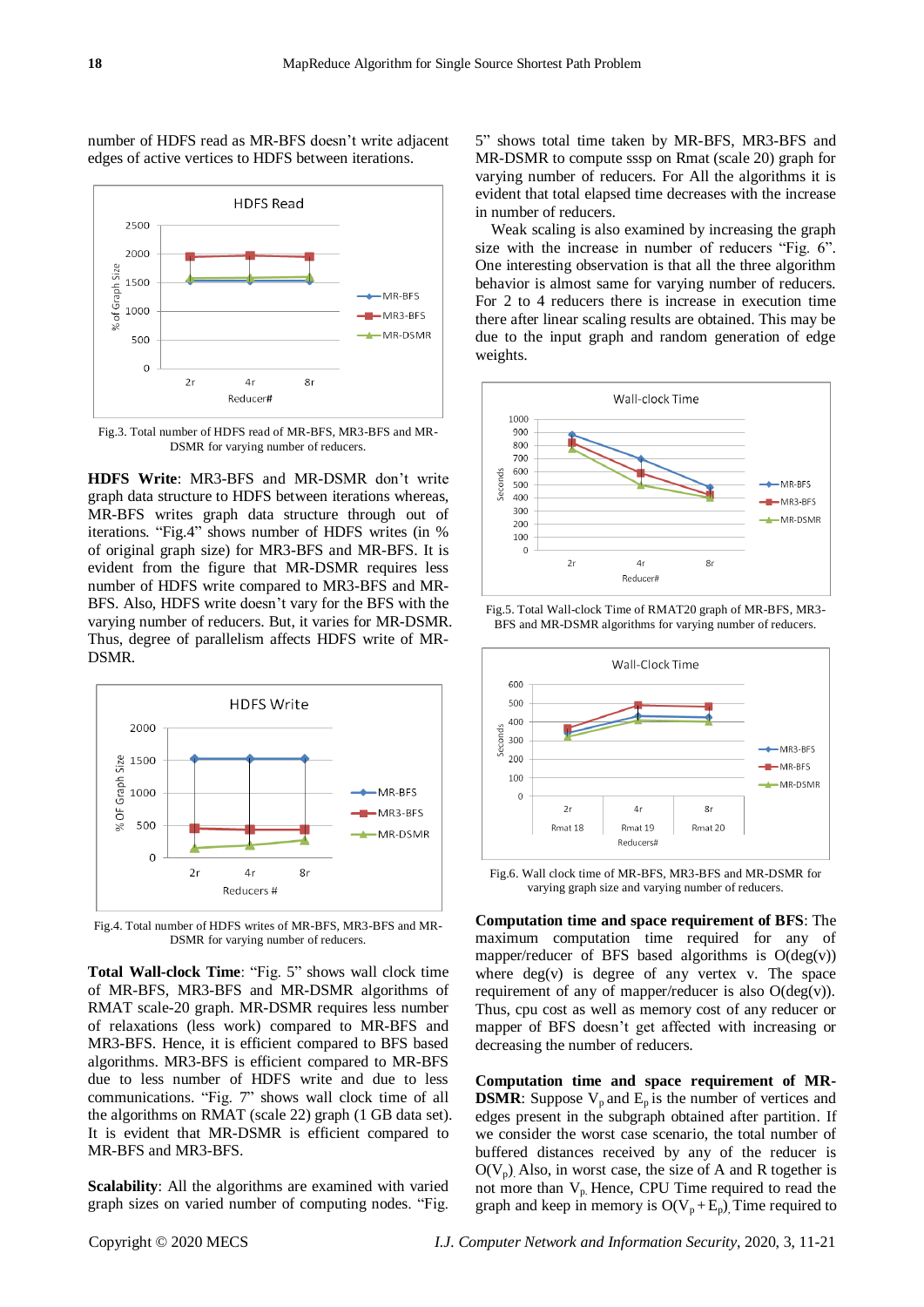read the distance file is  $O(V_p)$ , Time required to run DSMR for our implementation (using priority queue) is  $O((V_p + E_p) \log V_p)$ . So, total time complexity of any of the reducer in any iteration is  $O((V_p + E_p) \log V_p)$  (in worst case). In fact, in any iteration there are many vertices which are get settled also, there are some vertices which are already relaxed in previous iteration. So, they never go to the work list of active vertices. Hence, in normal scenario  $V_a$  (number of active vertices) is far less then  $V_p$ . Also, in any iteration at most D relaxations are allowed. Thus, in normal scenario total execution time of any reducer of MR-DSMR is far less then  $O((V_p + E_p)log$  $V_p$ ). DSMR implementation can be replaced with any other implementation like Fibonacci Heaps or the implementation presented in [10] for better efficiency.

The space requirement for any of the reducer of MR-DSMR is  $O(V_p + E_p)$ . Thus time complexity and space complexity of any reducer of MR-DSMR depends on the partial vertices and edges assigned to a reducer. So, increasing or decreasing the number of reducers i.e. degree of parallelism affects the time and the space requirement of a reducer of MR-DSMR.



Fig.7. Total Elapsed time of Rmat22 graph of MR-BFS, MR3-BFS and MR-DSMR algorithms on 8 reducers.

## V. ANALYSIS & DISCUSSION

Wall clock time of a job is the time duration during which computing resources held by a computing system. For a MapReduce job, total wall clock captures almost all the parameters of MapReduce computation like parallelism, execution time of Mappers/Reducers, data shuffled across computing resources and number of reads/writes to HDFS. In previous section we have observed that for BFS based algorithms data shuffled across networks, number of HDFS reads/writes, time/space requirements of a mapper/reducer don't get affected with the degree of parallelism. In contrast, all these parameters get affected with the increase and decrease of degree of parallelism for MR-DSMR. BFS and MR-DSMR both assign more and less work to every computing node as per the degree of parallelism i.e. higher degree of parallelism lead to assignment of less amount of work to every computing node. However, BFS doesn't completely utilize available memory and computing power available on every processing nodes as

time and space requirement of any mapper/reducer is  $O(dev(v))$  which is independent of degree of parallelism. MR-DSMR gives us opportunity to utilize memory and computing power available in every node processing node by changing the degree of parallelism.

All the BFS based algorithms as well as MR-DSMR assigns less/more work to every processing node depending on the number of computing nodes. This makes all the algorithms scalable with the resources. However, as discussed, BFS based algorithms don't give much freedom to completely utilize memory and computing resources available in every computing nodes. MR-DSMR gives us freedom to utilize memory and computing resources available in every processing node by changing the degree of parallelism. Hence, MR-DSMR gives us freedom to use the resources available in cloud environments. For example, for Amazon EC2 cloud, a 10-node cluster running for 10 hours costs the same as a 100-node cluster running for 1 hour. Hence, for any algorithm, to minimize the cost and time associated with the processing, it is better to fully utilize available memory and computing power of every processing node. Thus, MR-DSMR fits well in cloud environment compared to BFS based algorithms. Also, MR-DSMR is efficient compared to BFS based algorithms.

#### VI. CONCLUSION AND FUTURE WORKS

In this paper we have presented two map reduce algorithms of SSSP. 1) MR-DSMR & 2) MR3-BFS. MR-DSMR, compared to all BFS based algorithms, is work efficient, requires less communication and less number of HDFS writes. Also, MR-DSMR gives us flexibility to utilize available memory and computing power of every processing node in cloud environments. Another Map Reducer algorithm MR3-BFS is proposed. Compared to MR2-BFS, MR3-BFS doesn't require a partition of the graph must reside in the same HDFS block. MR-DSMR presents scope for further improvements. There are overheads, like reading and writing of distances to HDFS, associated with each iteration of MR-DSMR. This can be minimized by identifying settled vertices in each iteration. Minimizing the overhead associated with each iteration of MR-DSMR could be a future research direction

#### **REFERENCES**

- [1] Y.-L. Chou, H. E. Romeijn, R. L. Smith, "Approximating shortest paths in large-scale networks with an application to intelligent transportation systems", INFORMS J. on Computing 10 (2) (1998) 163-179.
- [2] A. Selamat, M. Zolfpour-Arokhlo, S. Z. Hashim and M. H. Selamat, "A fast path planning algorithm for route guidance system," *2011 IEEE International Conference on Systems, Man, and Cybernetics*, Anchorage, AK, 2011, pp. 2773-2778.
- [3] M. Barth'elemy, "Betweenness centrality in large complex networks", *The European Physical Journal B - Condensed Matter and Complex Systems* 38 (2) 163-168.
- [4] Wasserman, S., & Faust, K. (1994). "Social Network Analysis: Methods and Applications" (Structural Analysis in the Social Sciences). Cambridge: *Cambridge*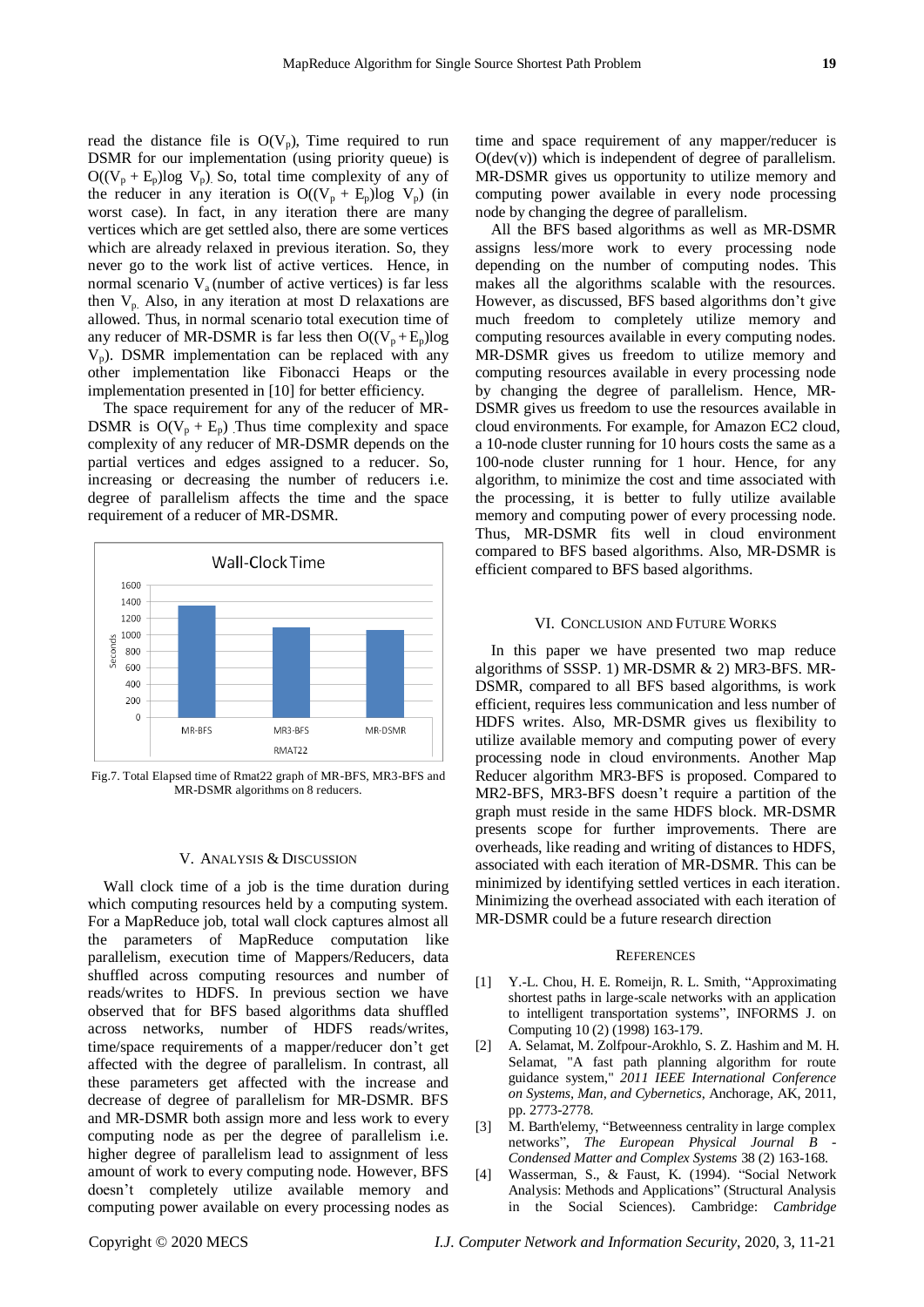*University Press*.

- [5] J. Dean, S. Ghemawat, "Mapreduce: Simplified data processing on large clusters", *Commun. ACM* 51 (1) (2008) 107-113.
- [6] Amazon-AWSEC2 (2016 (accessed May 31, 2019)). URL http://docs.aws.amazon.com/AWSEC2/latest/UserGuide/c oncepts.html
- [7] A. D. Sarma, F. N. Afrati, S. Salihoglu, J. D. Ullman, "Upper and lower bounds on the cost of a map-reduce computation", *Proc. VLDB Endow* 6 (4)(2013) 277-288.
- [8] E. W. Dijkstra, "A note on two problems in connexion with graphs", *Numerische Mathematik* 1 (1) 269-271.
- [9] R. Bellman, "On a routing problem", *Quarterly of Applied Mathematics* 16(1958) 87-90.
- [10] A. Crauser, K. Mehlhorn, U. Meyer, P. Sanders, "A parallelization of dijkstra's shortest path algorithm", in: *Proceedings of the 23rd International Symposium on Mathematical Foundations of Computer Science, MFCS* '98, 1998, pp. 722-731.
- [11] J. Lin, C. Dyer, "Data-intensive text processing with mapreduce", *Synthesis Lectures on Human Language Technologies* 3 (1) (2010) 1-177.
- [12] Maleki, S., Nguyen, D., Lenharth, A., Garzaran, M. J., Padua, D. A., & Pingali, K. (2016). "DSMR: A parallel algorithm for Single-Source Shortest Path problem". *In Proceedings of the 2016 International Conference on Supercomputing, ICS* 2016
- [13] Jimmy Lin; Chris Dyer, "Data-Intensive Text Processing with MapReduce," in *Data-Intensive Text Processing with MapReduce* , , Morgan & Claypool, 2010, pp.
- [14] Kajdanowicz, T., Kazienko, P., & Indyk, W. (2014). "Parallel Processing of Large Graphs". *Future Generation Comp. Syst*., 32, 324-337.
- [15] Jimmy Lin and Michael Schatz. 2010. "Design patterns for efficient graph algorithms in MapReduce. In *Proceedings of the Eighth Workshop on Mining and Learning with Graphs (MLG '10).* ACM, New York, NY, USA, 78-85
- [16] Muhammad Amber Hassaan, Martin Burtscher, and Keshav Pingali. 2011. "Ordered vs. unordered: a comparison of parallelism and work-efficiency in irregular algorithms". *In Proceedings of the 16th ACM symposium on Principles and practice of parallel programming (PPoPP '11).* ACM, New York, NY, USA, 3-12.
- [17] Keshav Pingali, Donald Nguyen, Milind Kulkarni, Martin Burtscher, M. Amber Hassaan, Rashid Kaleem, Tsung-Hsien Lee, Andrew Lenharth, Roman Manevich, Mario Méndez-Lojo, Dimitrios Prountzos, and Xin Sui. 2011. "The tao of parallelism in algorithms". *In Proceedings of the 32nd ACM SIGPLAN Conference on Programming Language Design and Implementation (PLDI '11)*. ACM, New York, NY, USA, 12-25.
- [18] Ulrich Meyer and Peter Sanders. 1998. "Delta-Stepping: A Parallel Single Source Shortest Path Algorithm". In *Proceedings of the 6th Annual European Symposium on Algorithms (ESA '98*), Gianfranco Bilardi, Giuseppe F. Italiano, Andrea Pietracaprina, and Geppino Pucci (Eds.). Springer-Verlag, London, UK, UK, 393-404.
- [19] V. T. Chakaravarthy, F. Checconi, P. Murali, F. Petrini and Y. Sabharwal, "Scalable Single Source Shortest Path Algorithms for Massively Parallel Systems," in *IEEE Transactions on Parallel and Distributed Systems,* vol. 28, no. 7, pp. 2031-2045, 1 July 2017.
- [20] Zalewski, M., Kanewala, T. A., Firoz, J. S., & Lumsdaine, A. (2014, November). "Distributed control: priority scheduling for single source shortest paths without

synchronization". In *Proceedings of the 4th Workshop on Irregular Applications: Architectures and Algorithms* (pp. 17-24). IEEE Press.

- [21] Firoz, J. S., Barnas, M., Zalewski, M., & Lumsdaine, A. (2015, December). "Comparison Of Single Source Shortest Path Algorithms On Two Recent Asynchronous Many-task Runtime Systems". *In Parallel and Distributed Systems (ICPADS), 2015 IEEE 21st International Conference* on (pp. 674-681).
- [22] Harshvardhan, A. Fidel, N. M. Amato, and L. Rauchwerger, "KLA: A New Algorithmic Paradigm for Parallel Graph Computations, "in *Proceedngs of the 23rd International conference on Parallel Architectures and Compilation*. ACM, 2014, pp27-38
- [23] Guy E. Blelloch, Yan Gu, Yihan Sun, and Kanat Tangwongsan. 2016. "Parallel Shortest Paths Using Radius Stepping". *In Proceedings of the 28th ACM Symposium on Parallelism in Algorithms and Architectures* (SPAA '16). ACM, New York, NY, USA, 443-454.
- [24] A. Crauser, K. Mehlhorn, U. Meyer, P. Sanders, "A parallelization of dijkstra's shortest path algorithm", in: *Proceedings of the 23rd International Symposium on Mathematical Foundations of Computer Science, MFCS* '98, 1998, pp. 722-731.
- [25] G. S. Brodal, J. L. Träff, C. D. Zaroliagis, "A parallel priority queue with constant time operations", *Journal of Parallel and Distributed Computing* 49 (1) (1998) 4-21.
- [26] G. S. Brodal, J. L. Träff, C. D. Zaroliagis, "A parallel priority data structure with applications," in: *Parallel Processing Symposium*, 1997. Proceedings., 11th International, 1997, pp. 689-693.
- [27] J. R. Crobak, J. W. Berry, K. Madduri, D. A. Bader, "Advanced shortest paths algorithms on a massivelymultithreaded architecture", in: *Parallel and Distributed Processing Symposium, 2007. IPDPS* 2007. IEEE International, 2007, pp. 1-8.
- [28] M. Thorup, "Undirected single source shortest paths in linear time", in: *Foundations of Computer Science*, 1997. Proceedings., 38th Annual Symposium on, 1997, pp. 12- 21.
- [29] M. Papaefthymiou, J. Rodrigue, "Implementing parallel shortest-paths algorithms", *DIMACS Series in Discrete Mathematics and Theoretical Computer Science* 30 (1997) 59-68.
- [30] Zalewski, M., Kanewala, T. A., Firoz, J. S., & Lumsdaine, A. (2014, November). "Distributed control: priority scheduling for single source shortest paths without synchronization". In *Proceedings of the 4th Workshop on Irregular Applications: Architectures and Algorithms* (pp. 17-24). IEEE Press.
- [31] S. N. Srirama, P. Jakovits, E. Vainikko, "Adapting scientific computing problems to clouds using mapreduce", *Future Generation Computer Systems* 28 (1) (2012) 184 - 192.
- [32] Jeffrey D. Ullman. 2012. Designing good MapReduce algorithms. XRDS 19, 1 (September 2012), 30-34.
- [33] Saeed Maleki, Donald Nguyen, Andrew Lenharth, Mar á Garzarán, David Padua, and Keshav Pingali. 2016. "DSMR: a shared and distributed memory algorithm for single-source shortest path problem". *SIGPLAN Not. 51, 8, Article* 39 (February 2016), 2 pages
- [34] Deepayan Chakrabarti and Christos Faloutsos. 2006. "Graph mining: Laws, generators, and algorithms". *ACM Comput. Surv*. 38, 1, Article 2 (June 2006).
- [35] David A. Bader and Kamesh Maddure. "Design and implementation of the hpcs graph analysis benchmark on